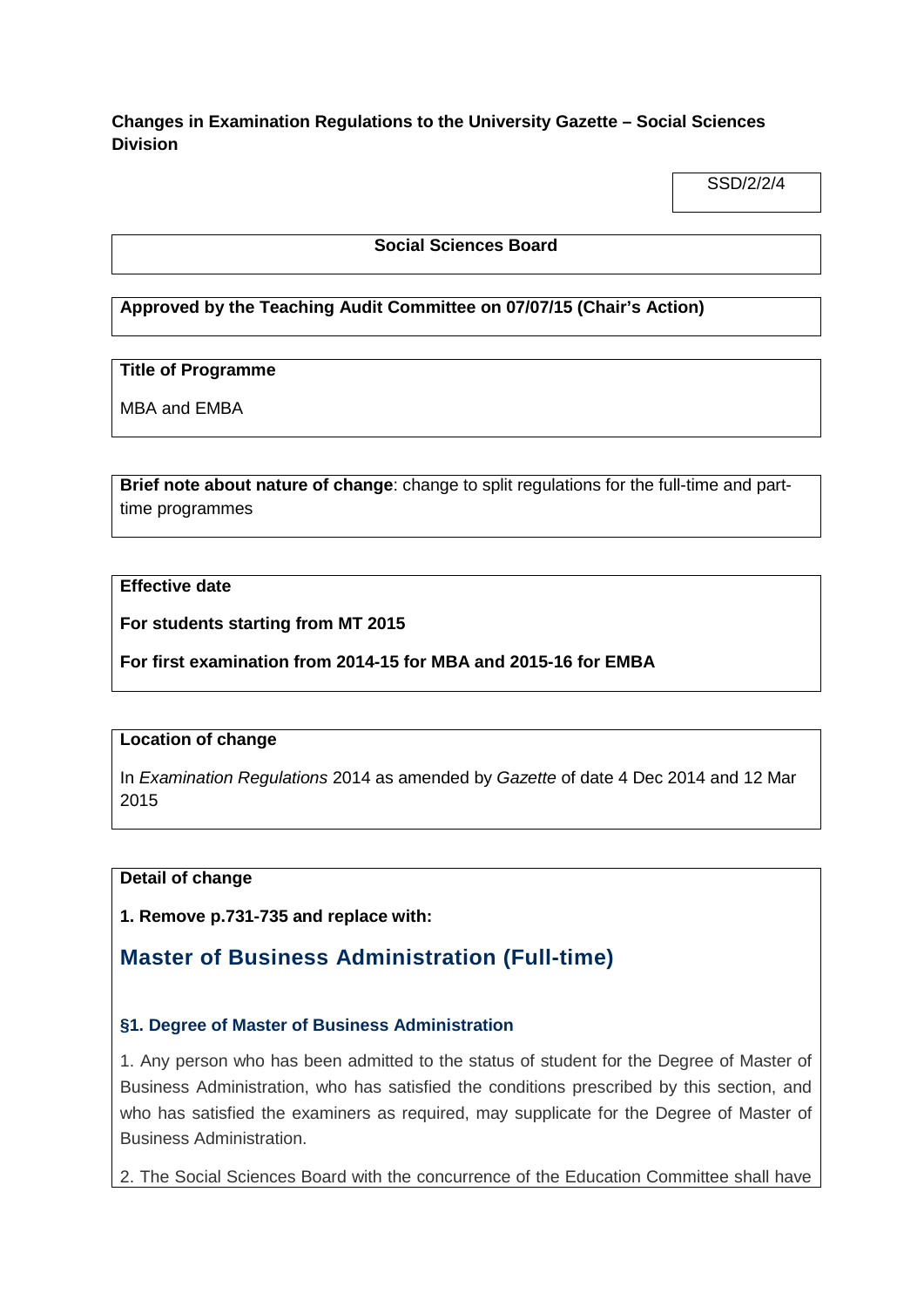power to make and vary such regulations as may be necessary for carrying out the duties laid upon it and upon the Registrar by this section.

3. A Student for the Degree of Master of Business Administration who is not a graduate of the University may wear the same gown as that worn by Students for the Degree of Doctor of Philosophy.

# **§2. Admission of Candidates**

1. A candidate seeking admission as a Student for the Degree of Master of Business Administration shall apply to the MBA Committee. Candidates for admission shall be required to provide such information as the committee may determine from time to time by regulation. Applicants shall in addition be required to undertake such other tests and meet such conditions as, subject to the approval of the Social Sciences Board, the committee may determine by regulation.

2. No person shall be admitted as a Student for the Degree of Master of Business Administration under these provisions unless he or she is also a member of some college, hall, or other approved society, and unless the application for admission as a Student for the Degree of Master of Business Administration has the approval of that society. The Head of Admissions shall forward the application to the candidate's society or to the society to which the candidate wishes to apply for membership, as appropriate; and admission by the committee shall be conditional upon admission by an approved society.

3. A student registered for any other higher degree or diploma in the University may apply for transfer to the status of Student for the Degree of Master of Business Administration. The committee shall have power to make such transfer, provided that it is satisfied that the student is well qualified and well fitted to undertake the course of study for which application is made, and that the application has the support of the candidate's society. A candidate who transfers status in this way shall be reckoned as having held the status of Student for the Degree of Master of Business Administration from the time of admission to his or her previous status, unless the committee shall determine otherwise.

# **§3. Supervision of Students**

1. Every candidate on admission as a Student for the Degree of Master of Business Administration shall be placed by the MBA Committee under the supervision of a member of the University or other competent person selected by the committee, and the committee shall have power for sufficient reason to change the supervisor of any student or to arrange for joint supervision by more than one supervisor, if it deems necessary.

2. It shall be the duty of the supervisor of a student entered upon a course of study to direct the work of the student, to meet the student regularly, and to undertake such duties as shall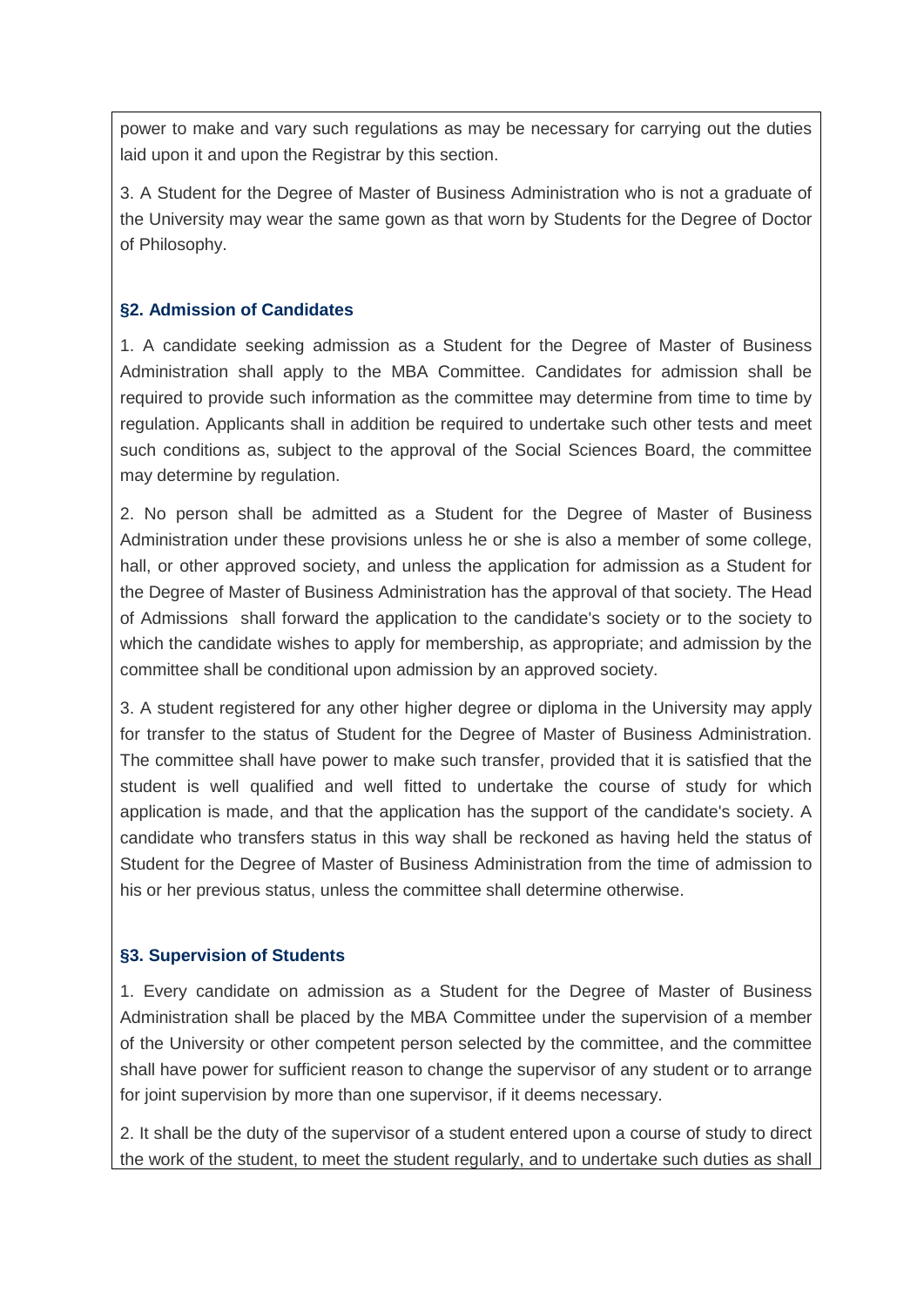be from time to time set out in the Divisional Board's memorandum of guidance for students and supervisors.

3. The supervisor shall submit a report on the progress of a student to the committee three times a year, and at any other time when the committee so requests or the supervisor deems expedient. The supervisor shall communicate the contents of the report to the student on each occasion that a report is made, so that the student is aware of the supervisor's assessment of his or her work during the period in question. In addition, the supervisor shall inform the committee at once if he or she is of the opinion that the student is unlikely to reach the standard required for the Degree of Master of Business Administration.

4. It shall be the duty of every Student for the Degree of Master of Business Administration to undertake such guided work and to attend such seminars and lectures as his or her supervisor requests; to attend such meetings with his or her supervisor as the supervisor reasonably arranges; and to fulfil any other requirements of the Divisional Board as set out in its memorandum of guidance for students and supervisors.

### **§4. Residence and other Requirements**

1. No full-time Student for the Degree of Master of Business Administration shall be granted leave to supplicate unless, after admission, he or she has kept statutory residence and pursued his or her course of study at Oxford for at least thirty-seven weeks.

2. No full-time Student for the Degree of Master of Business Administration shall retain that status for more than six terms in all.

3. A Student for the Degree of Master of Business Administration shall cease to hold that status if:

(*a*) he or she shall have been refused permission to supplicate for the Degree of Master of Business Administration;

(*b*) the MBA Committee shall, in accordance with provisions set down by regulation by the Divisional Board, and after consultation with the student's society and supervisor, have deprived the student of such status;

(*c*) he or she shall have been transferred under the relevant provisions to another status; or

(*d*) he or she shall not have entered for the relevant examination within the time specified under this sub-section.

# **§5. Examination of Students**

1. The examination for the Degree of Master of Business Administration shall be under the supervision of the MBA Committee. The subjects of each examination shall be determined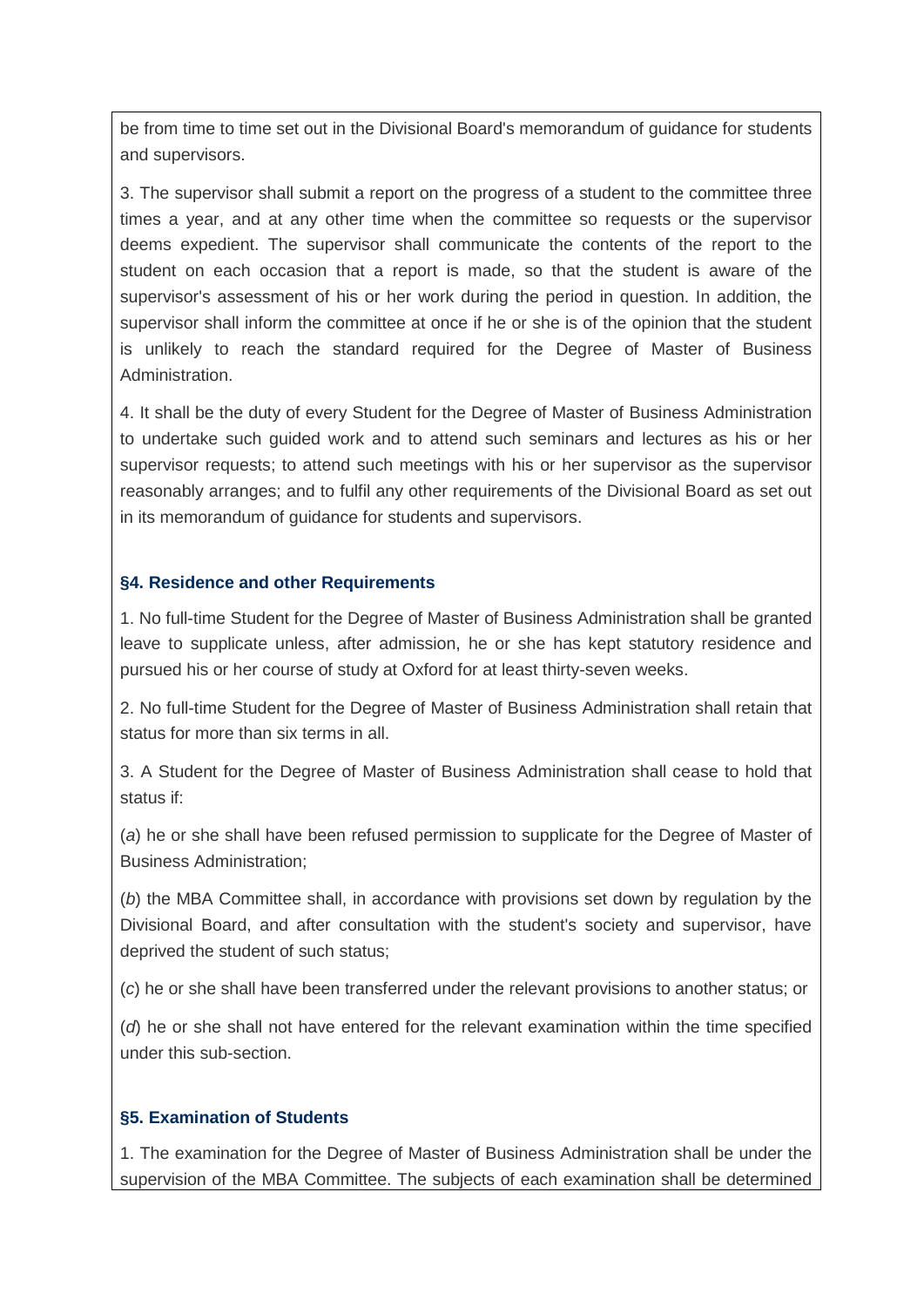by regulation by the committee, which shall have power to arrange lectures and courses of instruction for the assessment. The assessment shall consist of:

(*a*) course assignments;

(*b*) written examinations;

(c) oral presentations;

(d) written or oral reports on a business project approved by the committee;

(*e*) class participation; and

(*f*) an oral examination; provided that the committee shall have power by regulation to authorise the examiners to dispense individual candidates from the oral examination. This provision notwithstanding, the examiners may, if they deem expedient, set a candidate a further written examination after examining the candidate orally.

2. No candidate shall be permitted to take an examination under the preceding clause unless he or she has been admitted as a candidate for the examination in question by the committee and has satisfied any other conditions prescribed in the regulations for that course.

3. Unless otherwise provided in this sub-section, the number and distribution of examiners shall be as set out in the relevant regulation.

4. A candidate who has failed to satisfy the examiners in the examination may enter again on one, but not more than one, subsequent occasion for that part of the examination which he or she failed.

5. Candidates must follow for at least three terms a course of instruction in Management Studies. Candidates must complete components (*a*)-(*e*) below:

- (*a*) all eight courses from the Schedule ;
- (*b*) EITHER nine electives, a maximum of two of which can be completed by taking equivalent (up to four) half electives;

OR seven electives, a maximum of two of which can be completed by taking equivalent (up to four) half electives, and a summer project, must be approved by the MBA Director.

A list of electives will be published by the MBA Director no later than the preceding term.

(*c*) the integration modules on Global Rules of the Game, Responsible Leadership, and Entrepreneurship;

(*d*) an Entrepreneurship Project (EP);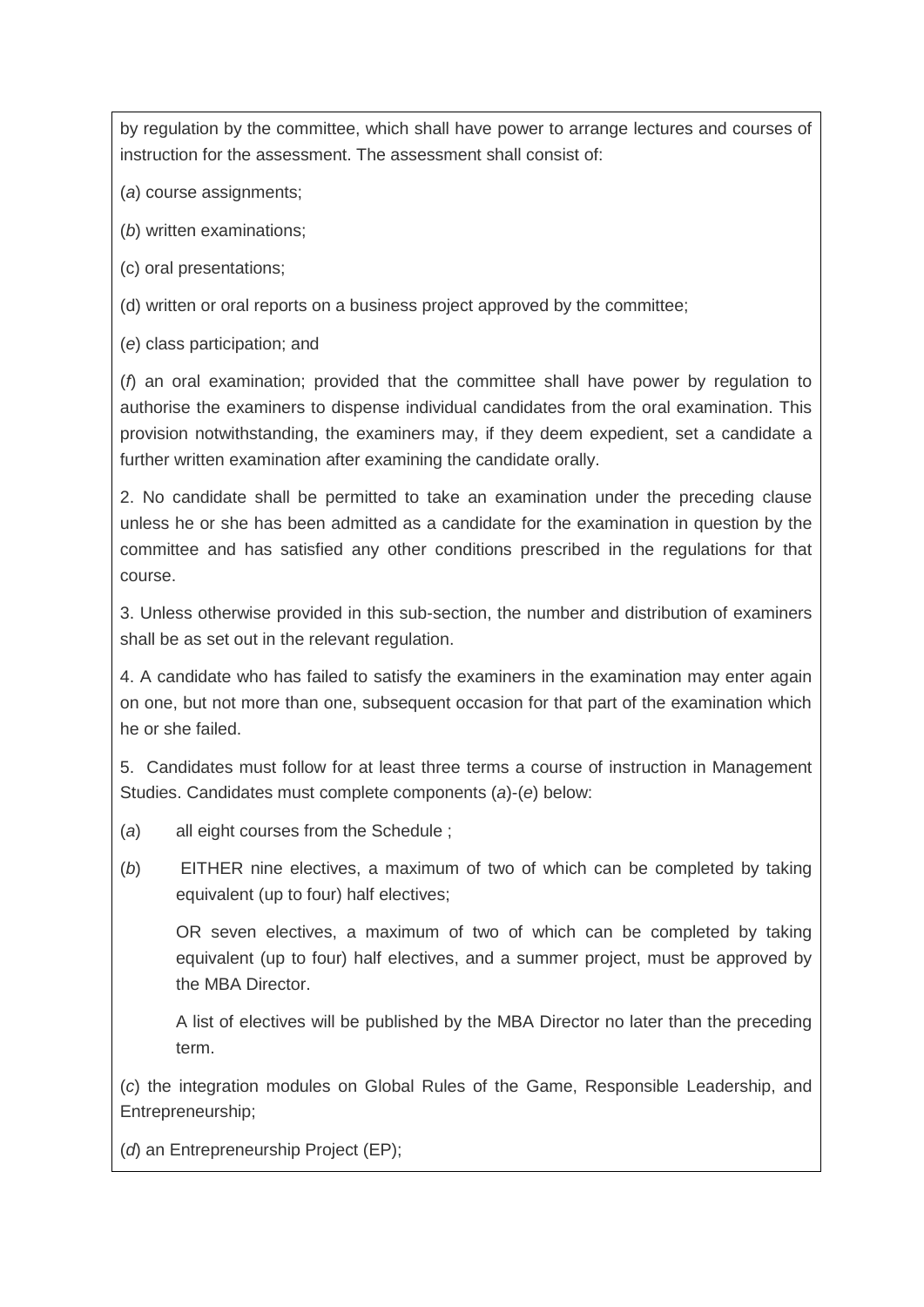(*e*) Global Opportunities & Threats Oxford (GOTO)

6. Students must satisfy the examiners in all assessments associated with components (*a*)- (*e*) above, but may fail one of the eight courses from component (a) or one of the elective courses from component (b) and still pass the programme as a whole. Candidates may be required to attend an oral examination on any part.

7. The examiners may award a distinction for excellence in the whole examination to candidates for the Degree.

8. In exceptional circumstances, a candidate wishing to take an examination later than the one to which he or she has been admitted may do so by application to the Chair of Examiners.

### **Schedule**

- (*a*) Analytics
- (*b*) Firms & Markets
- (*c*) Accounting
- (*d*) Strategy
- (*e*) Business Finance
- (*f*) Leadership Fundamentals
- (*g*) Technology & Operations Management
- (*h*) Marketing

# **Master of Business Administration (Part-time)**

### **§1. Degree of Master of Business Administration**

1. Any person who has been admitted to the status of student for the Degree of Master of Business Administration, who has satisfied the conditions prescribed by this section, and who has satisfied the examiners as required, may supplicate for the Degree of Master of Business Administration.

2. The Social Sciences Board with the concurrence of the Education Committee shall have power to make and vary such regulations as may be necessary for carrying out the duties laid upon it and upon the Registrar by this section.

3. A Student for the Degree of Master of Business Administration who is not a graduate of the University may wear the same gown as that worn by Students for the Degree of Doctor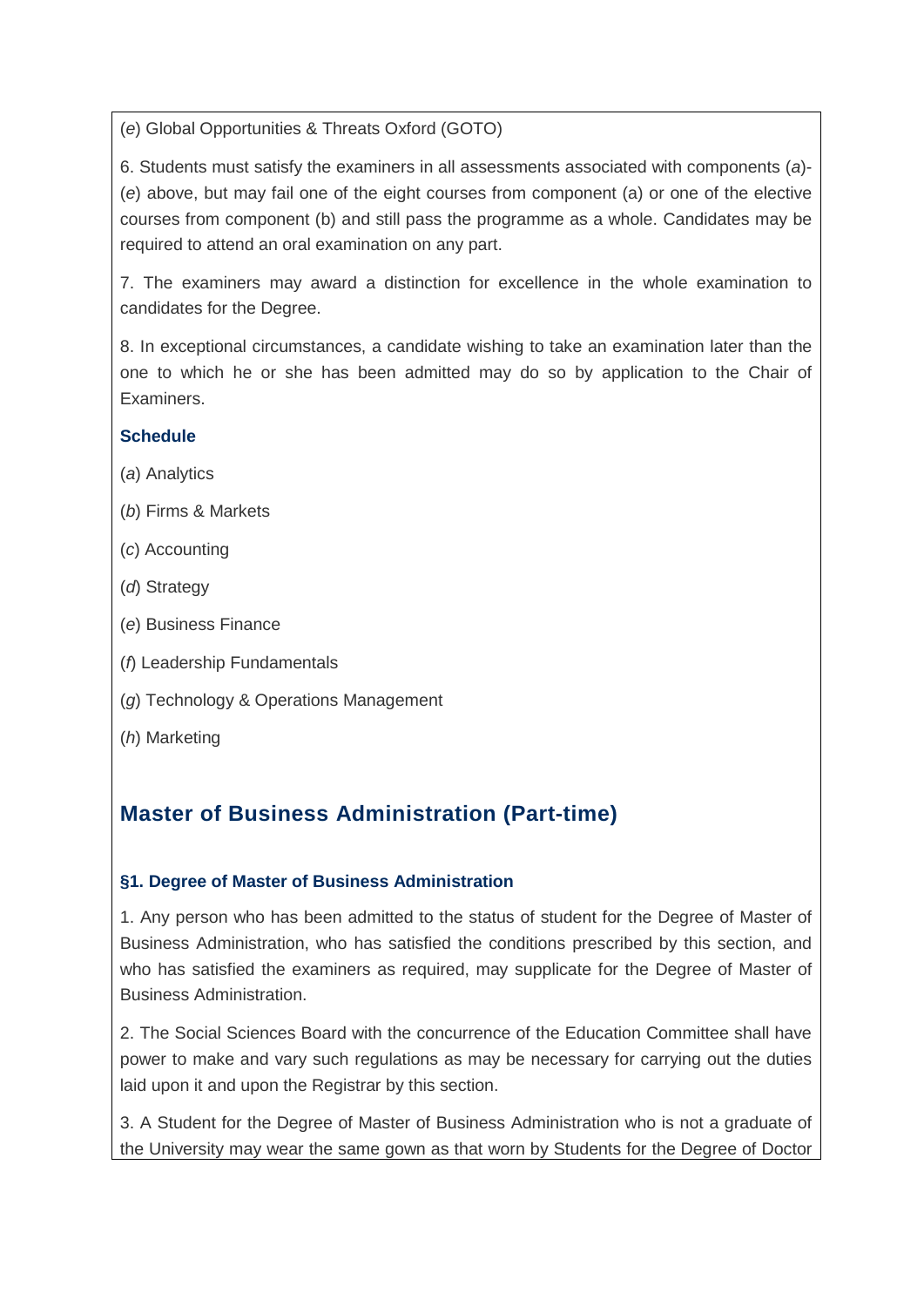of Philosophy.

### **§2. Admission of Candidates**

1. A candidate seeking admission as a Student for the Degree of Master of Business Administration shall apply to the EMBA Committee. Candidates for admission shall be required to provide such information as the committee may determine from time to time by regulation. Applicants shall in addition be required to undertake such other tests and meet such conditions as, subject to the approval of the Social Sciences Board, the committee may determine by regulation.

2. No person shall be admitted as a Student for the Degree of Master of Business Administration under these provisions unless he or she is also a member of some college, hall, or other approved society, and unless the application for admission as a Student for the Degree of Master of Business Administration has the approval of that society. The Head of Admissions shall forward the application to the candidate's society or to the society to which the candidate wishes to apply for membership, as appropriate; and admission by the committee shall be conditional upon admission by an approved society.

3. A student registered for any other higher degree or diploma in the University may apply for transfer to the status of Student for the Degree of Master of Business Administration. The committee shall have power to make such transfer, provided that it is satisfied that the student is well qualified and well fitted to undertake the course of study for which application is made, and that the application has the support of the candidate's society. A candidate who transfers status in this way shall be reckoned as having held the status of Student for the Degree of Master of Business Administration from the time of admission to his or her previous status, unless the committee shall determine otherwise.

### **§3. Supervision of Students**

1. Every candidate on admission as a Student for the Degree of Master of Business Administration shall be placed by the EMBA Committee under the supervision of a member of the University or other competent person selected by the committee, and the committee shall have power for sufficient reason to change the supervisor of any student or to arrange for joint supervision by more than one supervisor, if it deems necessary.

2. It shall be the duty of the supervisor of a student entered upon a course of study to direct the work of the student, to meet the student regularly, and to undertake such duties as shall be from time to time set out in the Divisional Board's memorandum of guidance for students and supervisors.

3. The supervisor shall submit a report on the progress of a student to the committee three times a year, and at any other time when the committee so requests or the supervisor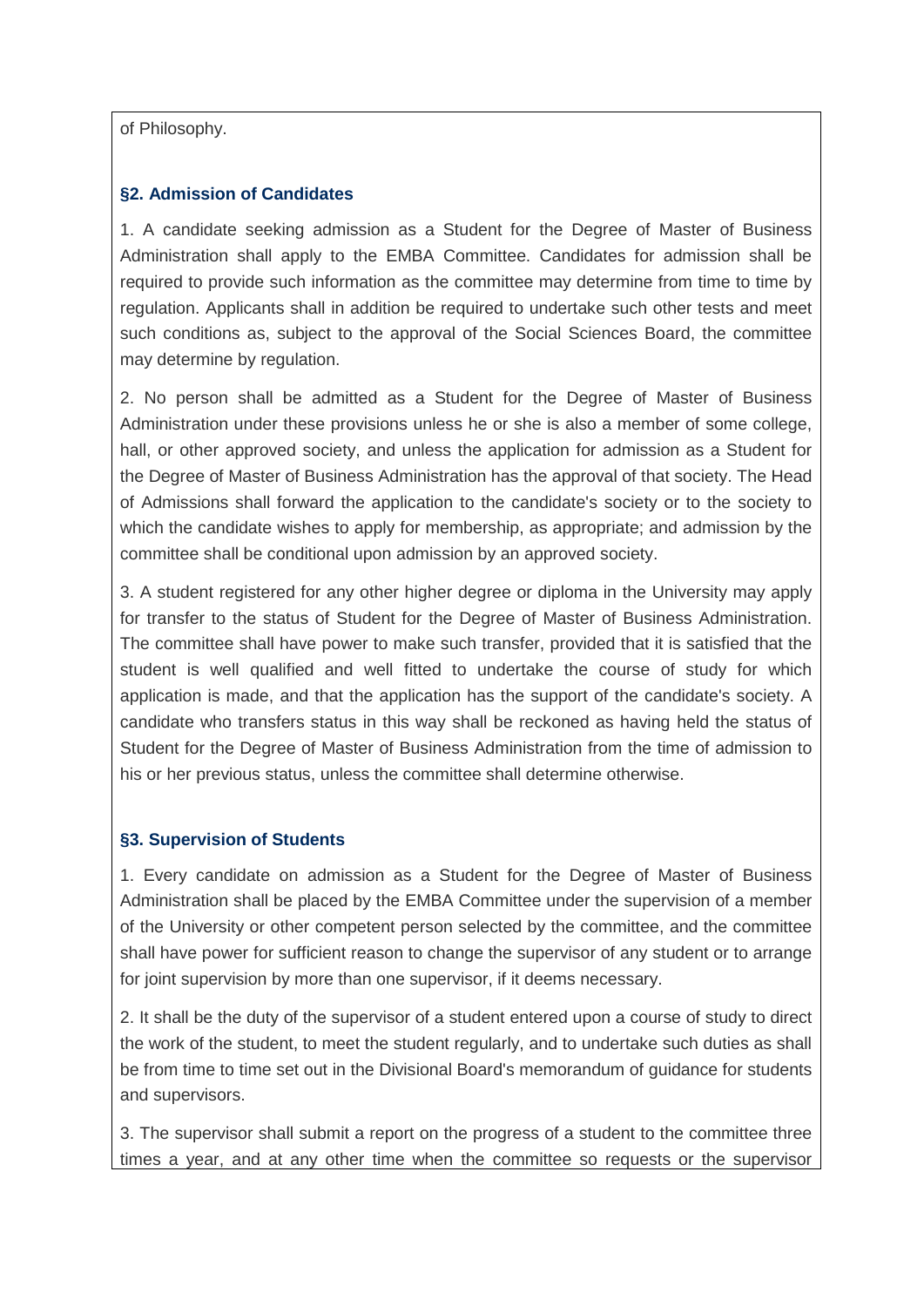deems expedient. The supervisor shall communicate the contents of the report to the student on each occasion that a report is made, so that the student is aware of the supervisor's assessment of his or her work during the period in question. In addition, the supervisor shall inform the committee at once if he or she is of the opinion that the student is unlikely to reach the standard required for the Degree of Master of Business Administration.

4. It shall be the duty of every Student for the Degree of Master of Business Administration to undertake such guided work and to attend such seminars and lectures as his or her supervisor requests; to attend such meetings with his or her supervisor as the supervisor reasonably arranges; and to fulfil any other requirements of the Divisional Board as set out in its memorandum of guidance for students and supervisors.

### **§4. Residence and other Requirements**

1. Part-time students for the Degree of Master of Business Administration shall in each case be required to pursue their course of study over an elapsed time of 21 months. Parttime students shall not be required to keep statutory residence but must attend for such instruction and undertake such supervised coursework as the EMBA Committee shall require. The part-time MBA Director shall keep a register of attendance of part-time students. No student shall be granted leave to supplicate unless the register shows satisfactory attendance by him or her.

2. Part-time students may hold the status of Student for the Part-time Degree of Master of Business Administration for a period not exceeding 48 months.

3. A Student for the Degree of Master of Business Administration shall cease to hold that status if:

(*a*) he or she shall have been refused permission to supplicate for the Degree of Master of Business Administration;

(*b*) the EMBA Committee shall, in accordance with provisions set down by regulation by the Divisional Board, and after consultation with the student's society and supervisor, have deprived the student of such status;

(*c*) he or she shall have been transferred under the relevant provisions to another status; or

(*d*) he or she shall not have entered for the relevant examination within the time specified under this sub-section.

### **§5. Examination of Students**

1. The examination for the Degree of Master of Business Administration shall be under the supervision of the EMBA Committee. The subjects of each examination shall be determined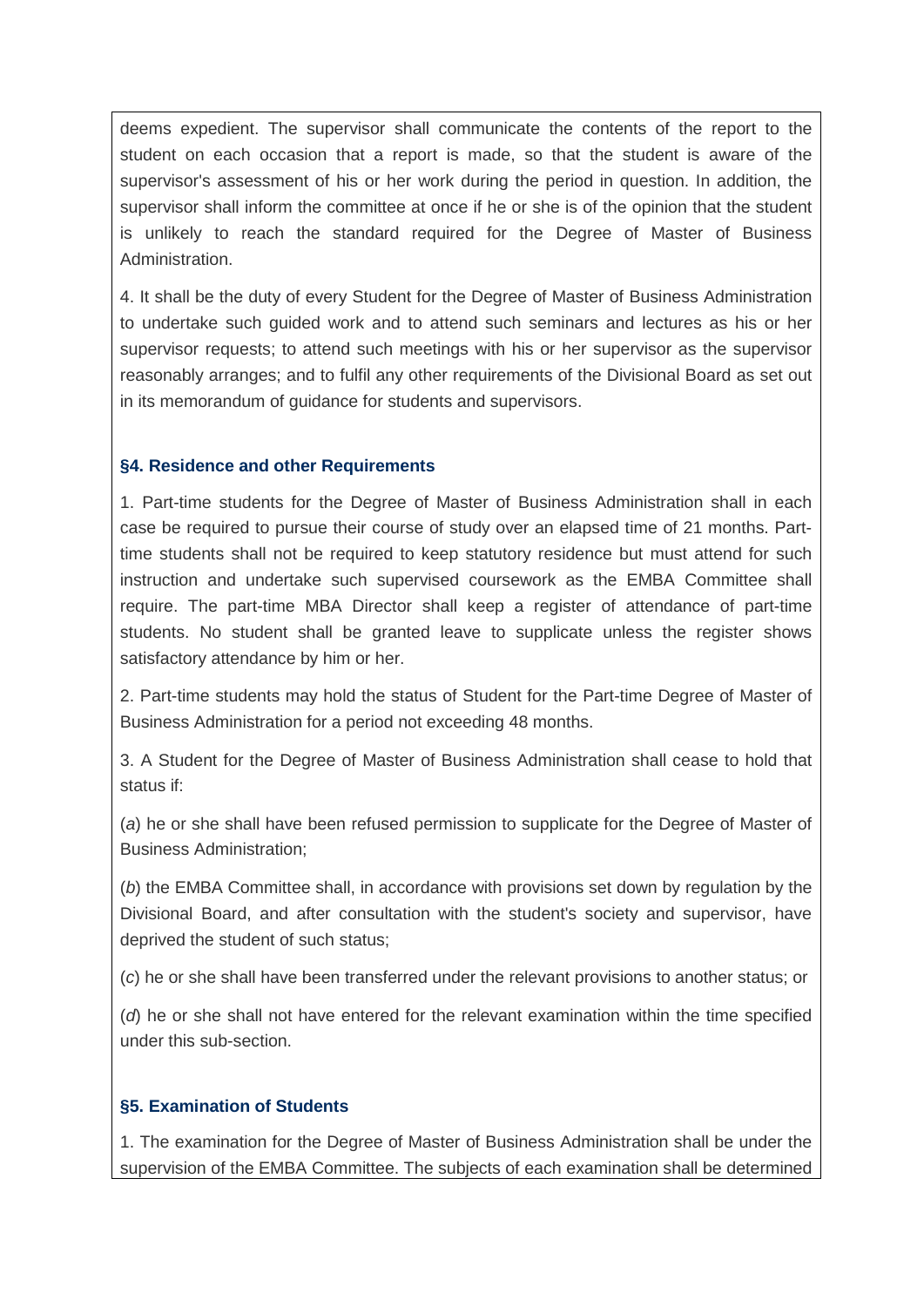by regulation by the committee, which shall have power to arrange lectures and courses of instruction for the assessment. The assessment shall consist of:

(*a*) course assignments;

(*b*) written examinations;

(c) oral presentations;

(d) written or oral reports on a business project approved by the committee;

(*e*) class participation; and

(*f*) an oral examination; provided that the committee shall have power by regulation to authorise the examiners to dispense individual candidates from the oral examination. This provision notwithstanding, the examiners may, if they deem expedient, set a candidate a further written examination after examining the candidate orally.

2. No candidate shall be permitted to take an examination under the preceding clause unless he or she has been admitted as a candidate for the examination in question by the committee and has satisfied any other conditions prescribed in the regulations for that course.

3. Unless otherwise provided in this sub-section, the number and distribution of examiners shall be as set out in the relevant regulation.

4. A candidate who has failed to satisfy the examiners in the examination may enter again on one, but not more than one, subsequent occasion for that part of the examination which he or she failed.

5. Candidates taking the course on a part-time basis must follow for not less than 21 months a course of instruction in Management Studies. Candidates must complete components (*a*) to (*g*) below:

(*a*) all eight courses from the Schedule;

(*b*) six electives, a maximum of two of which can be completed by taking equivalent (up to four) half electives. The list of electives will be published by the Director of the part-time MBA not later than the first day of the first module of the second year of the programme;

(*c*) an Entrepreneurship Project (EP);

(*d*) the Global Rules of the Game integrative module;

(*e*) the Strategic Leader integrative module;

(*f*) the Business in Emerging Markets module;

(*g*) Global Opportunities & Threats Oxford (GOTO)

6. Students must satisfy the examiners in all assessments associated with components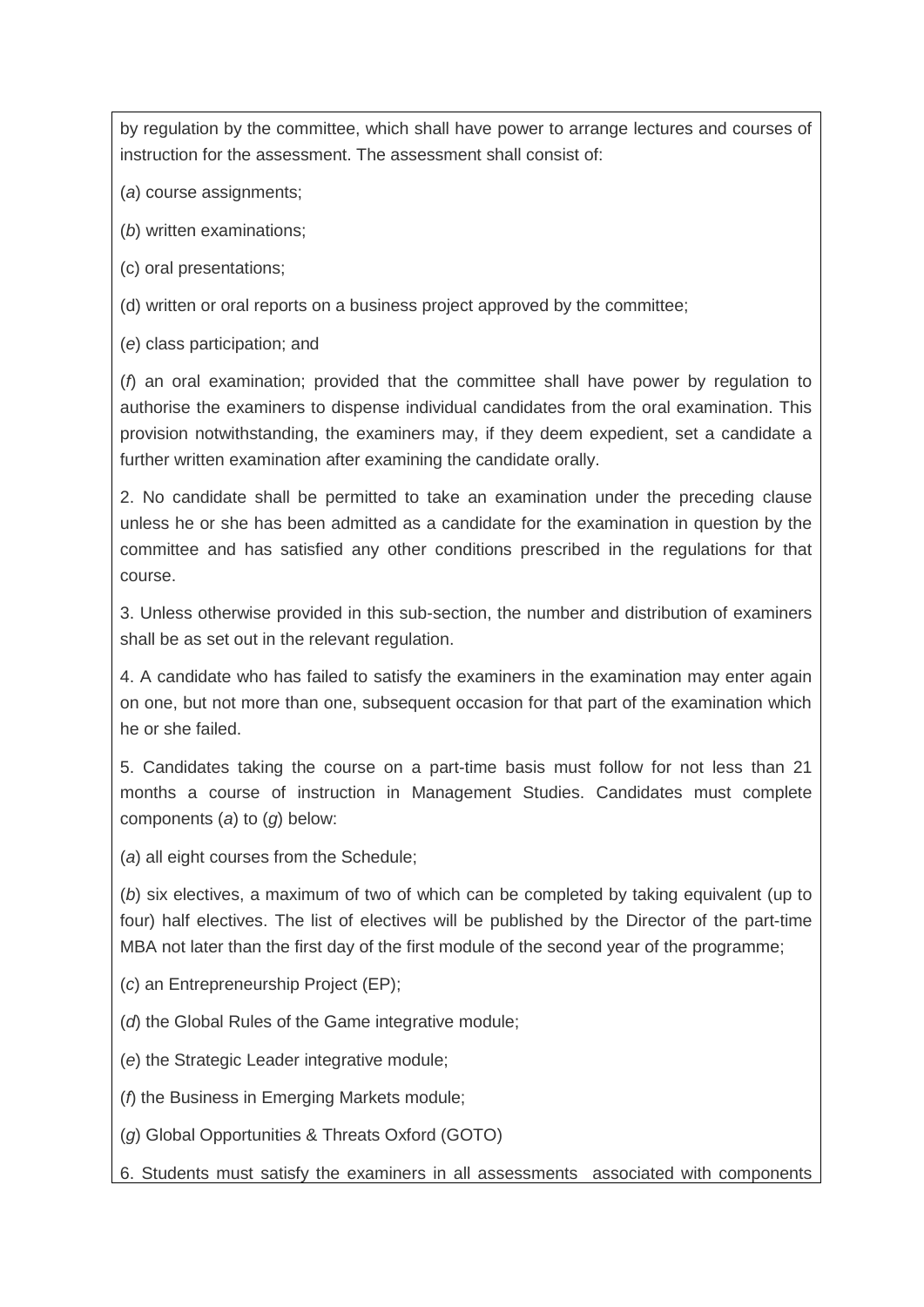(*a*)-(*g*) above, but may fail one of the eight courses from component (a), or one of the elective courses from component (b), or one of the components (d) to (g) and still pass the programme as a whole. Candidates may be required to attend an oral examination on any part.

7. The EMBA Committee shall have the discretion to permit any candidate to the part-time MBA to be exempted from up to four courses providing that the Committee is satisfied that such a candidate has completed equivalent study of an appropriate standard, and has passed the assessment associated with that equivalent study, on either the Postgraduate Diploma in Financial Strategy, the Postgraduate Diploma in Global Business, the Postgraduate Diploma in Organisational Leadership, or the Postgraduate Diploma in Strategy and Innovation (previously the Postgraduate Diploma in Advanced Strategy) no more than five years before initial registration for the part-time MBA. Application for exemptions will only be permitted until 31st December 2017, after which candidates on any Postgraduate Diploma may only transfer onto the part-time MBA under clause 4 below.

8. The EMBA Committee shall have the discretion to permit any candidate to transfer onto the part-time MBA from either the Postgraduate Diploma in Financial Strategy, the Postgraduate Diploma in Global Business, the Postgraduate Diploma in Organisational Leadership, or the Postgraduate Diploma in Strategy and Innovation, providing that the Committee is satisfied that such a candidate has completed equivalent study of an appropriate standard on the four courses on the respective Postgraduate Diploma, and has passed the assessment associated with these four courses.

9. With the approval of the Director of the part-time MBA, a candidate may substitute core courses or electives on the part-time MBA with core courses from the Postgraduate Diploma in Financial Strategy, the Postgraduate Diploma in Global Business, the Postgraduate Diploma in Organisational Leadership, the Postgraduate Diploma in Strategy and Innovation, or M.Sc. in Major Programme Management, assuming that core course falls within the permitted registration period for the part-time MBA.

10. The examiners may award a distinction for excellence in the whole examination to candidates for the Degree.

11. In exceptional circumstances, a candidate wishing to take an examination later than the one to which he or she has been admitted may do so by application to the Chair of Examiners.

# **Schedule**

- (*a*) Analytics
- (*b*) Firms & Markets
- (*c*) Accounting